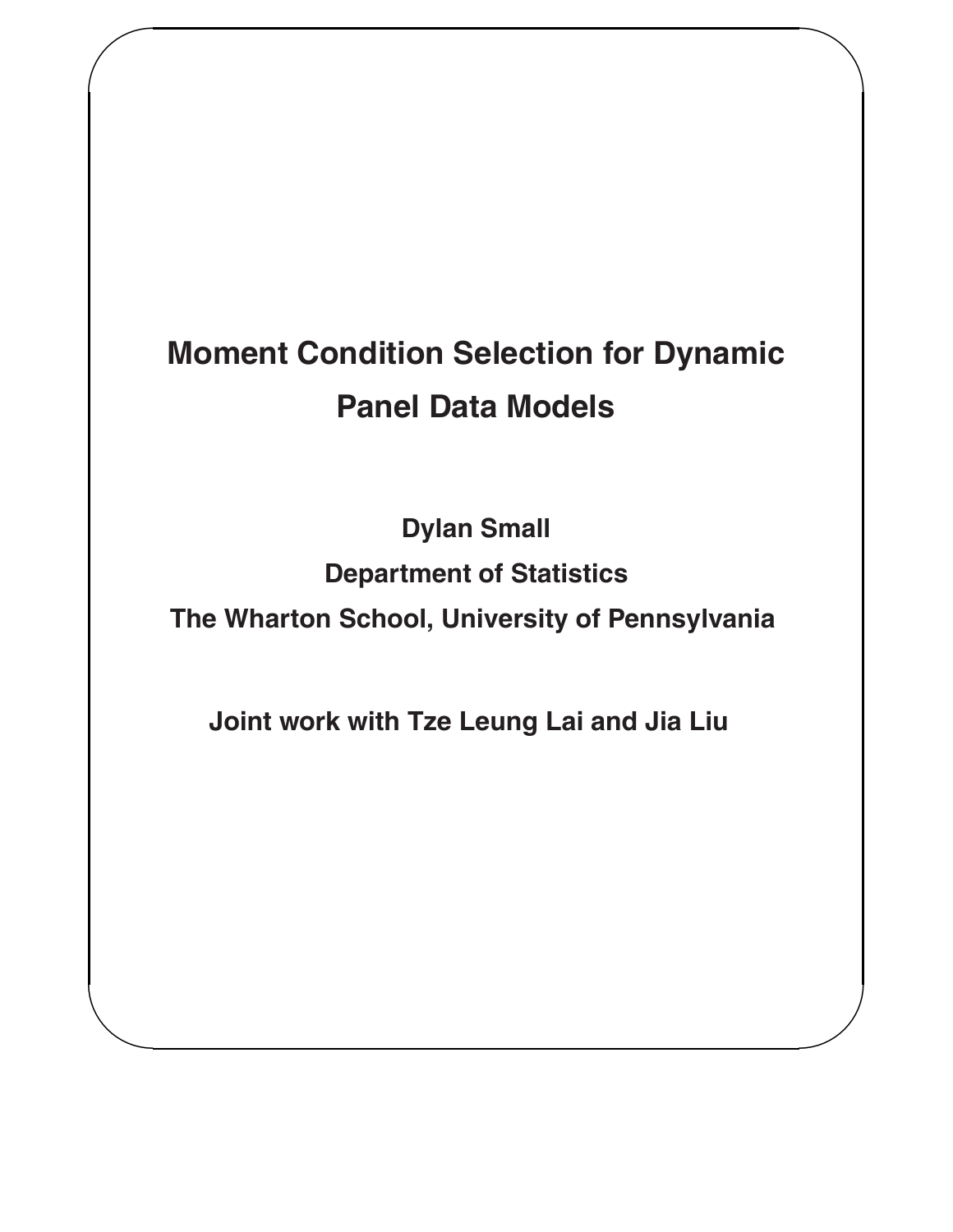## **Dynamic Panel Data**

 $\overline{\phantom{a}}$ 

- Panel (longitudinal) data set: Follows a sample of units over time, providing a time series for each unit in the sample.
- In many economic settings, the number of units  $N$  is relatively large but the time series for each unit is relatively short (let length  $=T$ ).
- Example: Panel of 738 Spanish manufacturing firms, observed yearly from 1983-1990.
	- **–** We are interested in understanding the dynamics of the firms' employment levels.
	- **–** We remove a time trend and transform employment to log employment.
	- **–** Source: Alonso-Borrego and Arellano (1999).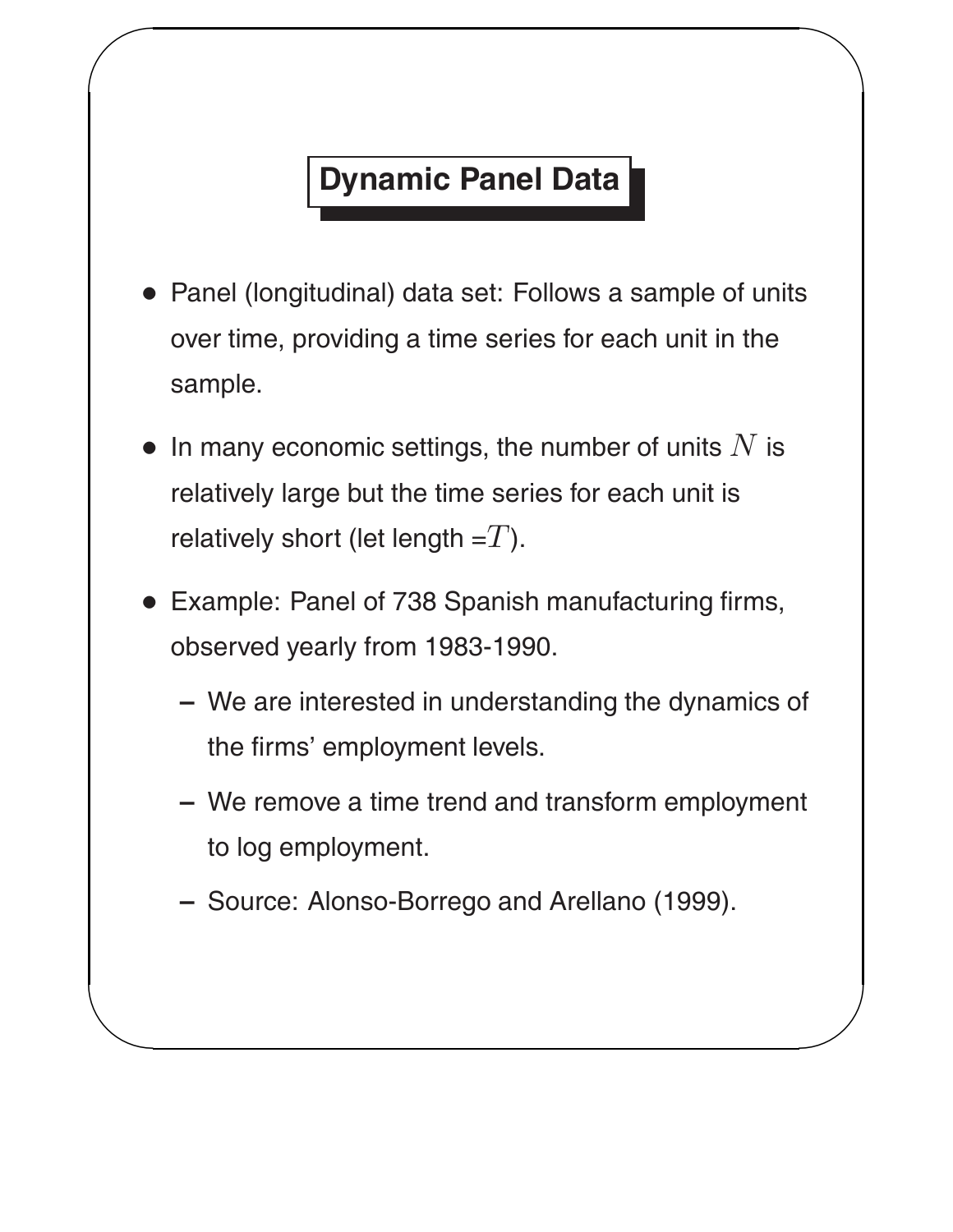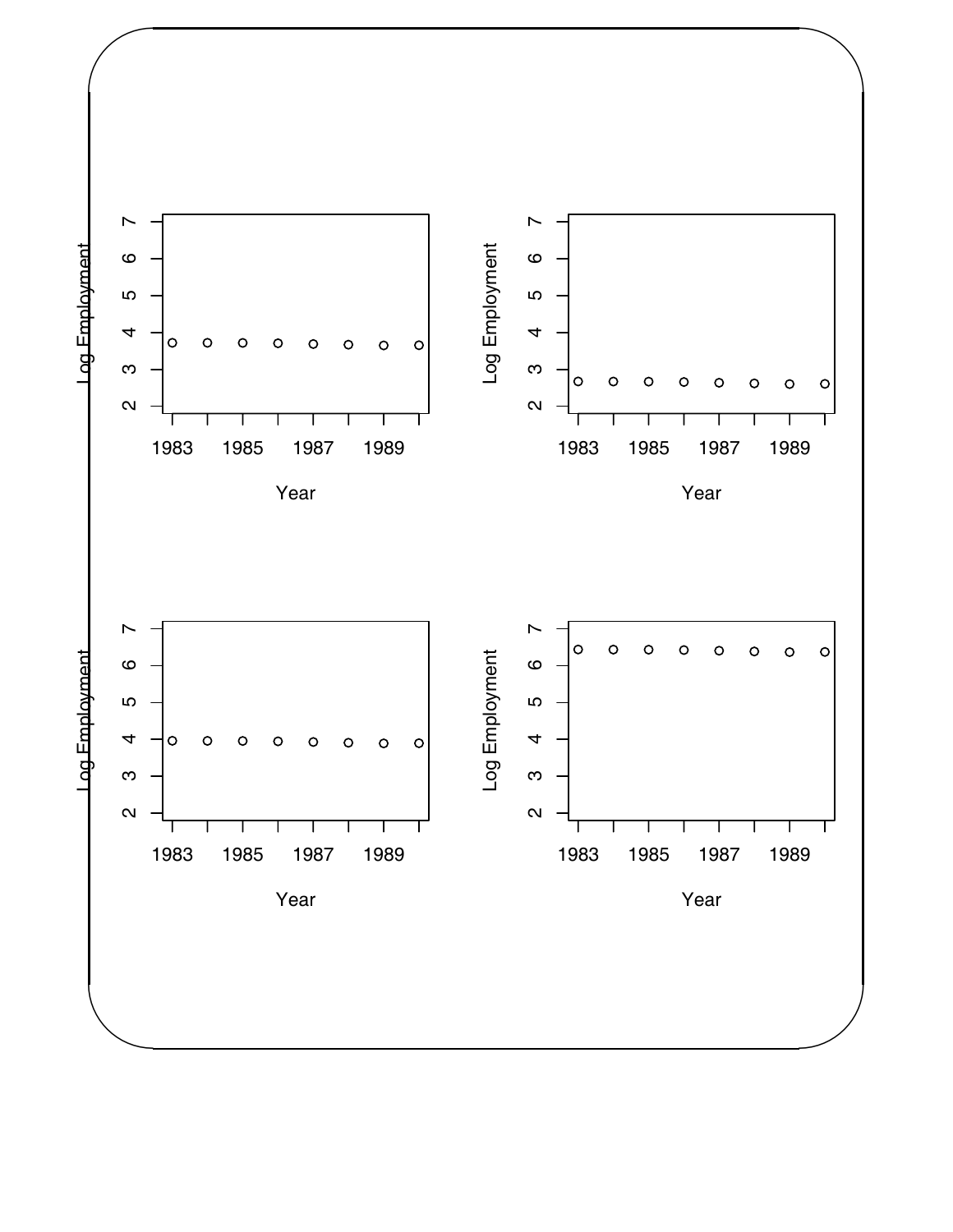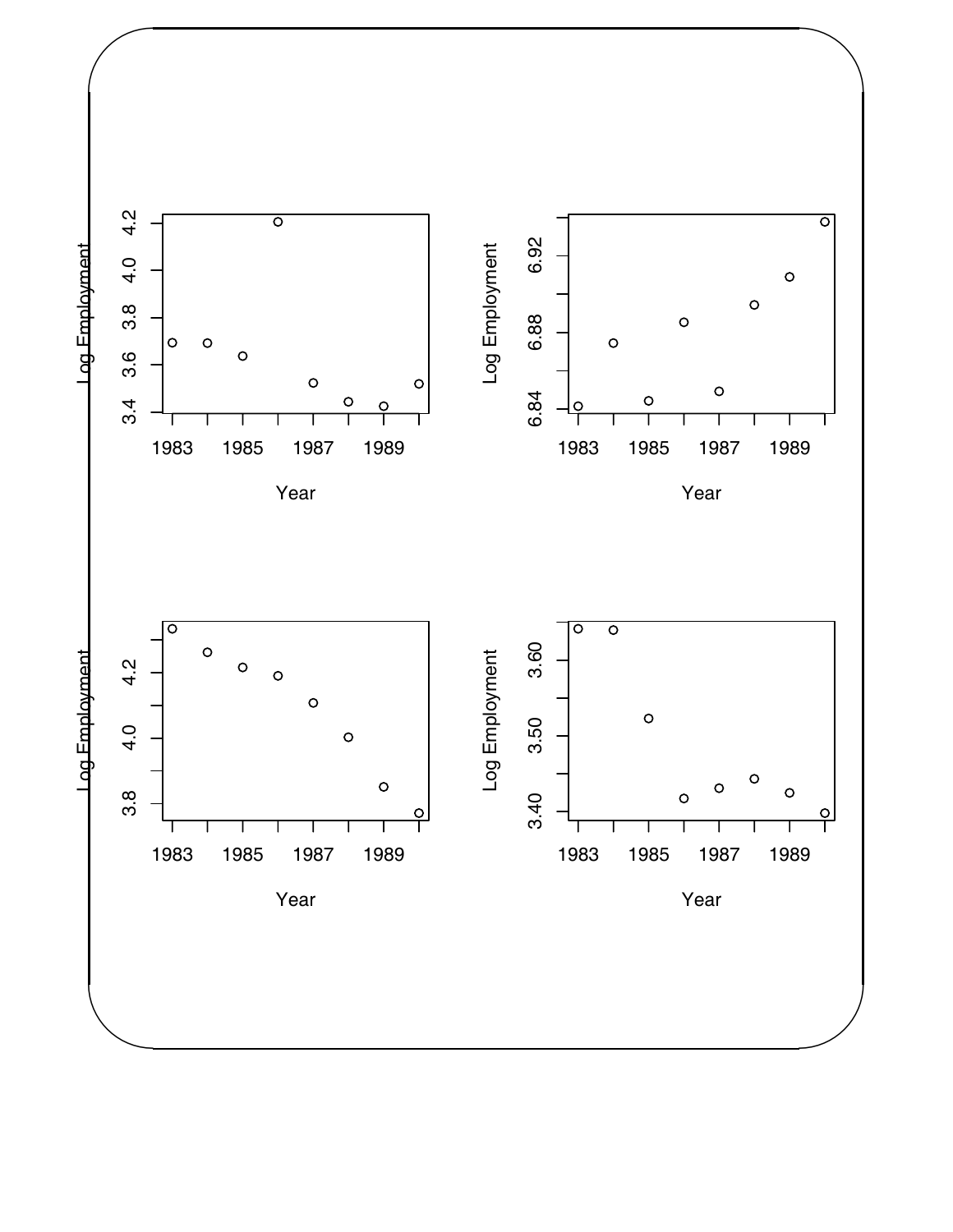# **Dynamic Panel Data Model**

• 
$$
y_{it} = \theta y_{i,t-1} + \alpha_i + u_{it}, i = 1, ..., N, t = 1, ..., T
$$
  
\n-  $E(\alpha_i) = 0, E(u_{it}) = 0.$ 

 $u_{it}$  iid.

 $\overline{\phantom{a}}$ 

 $- \alpha_i$  iid.

$$
- E(\alpha_i u_{it}) = 0
$$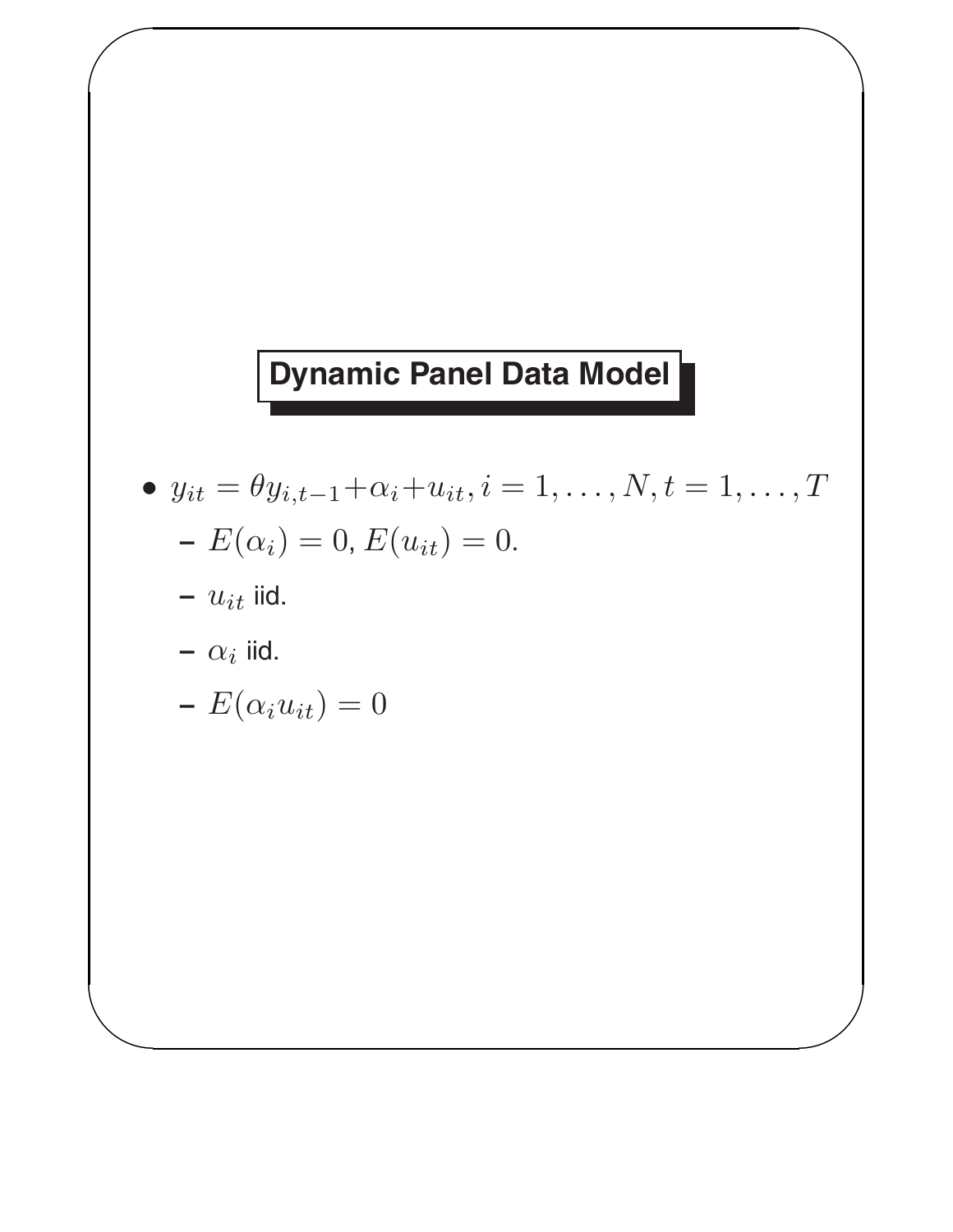## **Role of Initial Conditions**

 $y_{it} = \theta y_{i,t-1} + \alpha_i + u_{it}.$ 

 $\overline{\phantom{a}}$ 

✫

The initial conditions are not specified in the base model. Different assumptions about the initial conditions affect the interpretation of how  $y_{it}$  is generated (Anderson and Hsiao, 1981, "Estimation of Dynamic Models with Error Components, *JASA*; 1982, "Formulation and Estimation of Dynamic Models Using Panel Data, *J. Econ.*).

- 1.  $y_{i0} = \tau_i$ ,  $\tau_i$  and  $\alpha_i$  are independent. A cross-sectional unit starts from a random initial position and gradually drifts towards its equilibrium level.
- 2.  $y_{i0} = \alpha_i$ . The individual effect represents the initial endowment and the effect of the initial endowment cumulates over time.
- 3.  $y_{i0} = \frac{\alpha_i}{1-\theta} + v_{i0}$ ,  $Var(v_{i0}) = \sigma_v^2$ . Each individual's time series is stationary.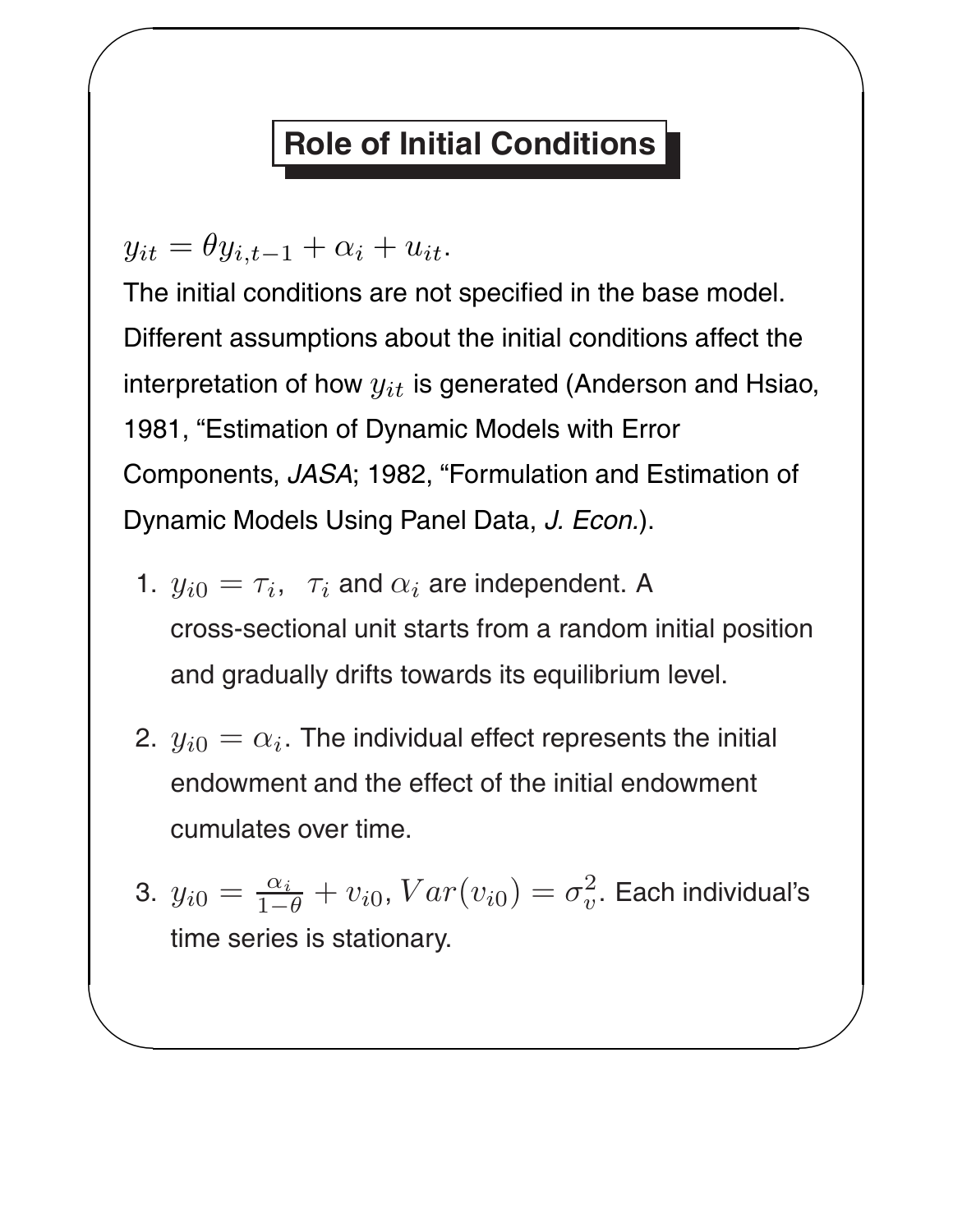#### **Dependence of MLE on Initial Conditions**

•  $y_{it} = \theta y_{i,t-1} + \alpha_i + u_{it}.$ 

 $\overline{\phantom{a}}$ 

- Suppose  $u_{it}$  and  $\alpha_i$  are normally distributed.
- Anderson and Hsiao (1981): "The properties of the MLE depend crucially on the assumption of the initial conditions. Different assumptions about the initial conditions call for different methods to obtain the MLE. Mistaking one case for the other will generally not lead to asymptotically equivalent formulas. Consequently, the misused estimator may be inconsistent. Unfortunately, we usually have little information to rely on in making a correct choice of the initial conditions."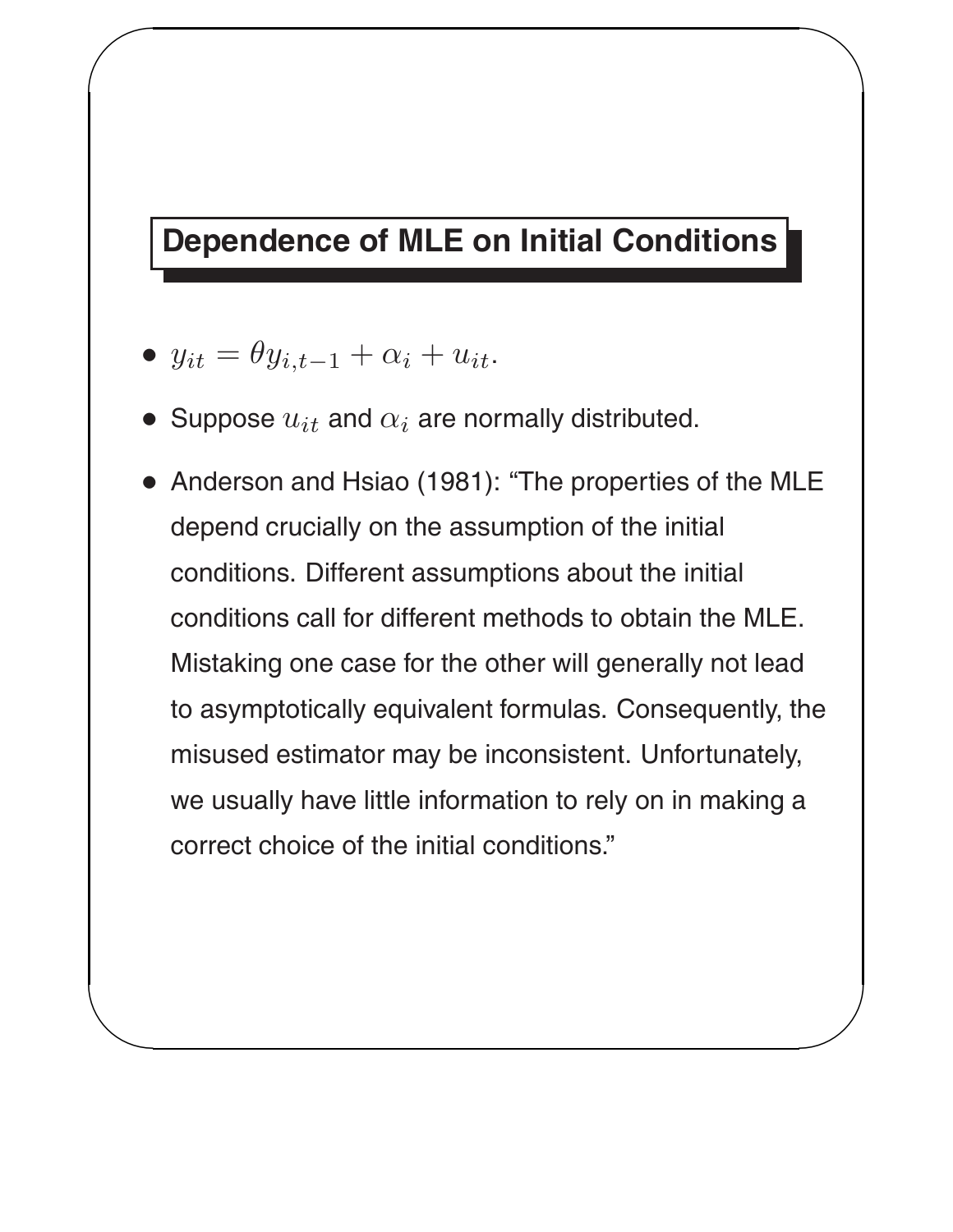#### **Instrumental Variables Estimators**

•  $y_{it} = \theta y_{i,t-1} + \alpha_i + u_{it}, i = 1, ..., N, t =$  $1,\ldots,T$ ,  $u_{it}$  iid.

 $\overline{\phantom{a}}$ 

✫

- $y_{it} y_{i,t-1} = \theta(y_{i,t-1} y_{i,t-2}) + u_{it} u_{i,t-1}.$  $\Delta y_{it} = \theta \Delta y_{i,t-1} + \Delta u_{it}$
- Anderson and Hsiao proposed two instrumental variables estimators of  $\theta$  that are consistent regardless of the initial conditions.

1. 
$$
E[y_{i,t-2}\{\Delta y_{it} - \theta \Delta y_{i,t-1}\}] =
$$

$$
E[y_{i,t-2}\Delta u_{it}] = 0.
$$

$$
\hat{\theta}_{IV,1} = \frac{\sum_{i=1}^{N} \sum_{t=2}^{T} (\Delta y_{it}) y_{i,t-2}}{\sum_{i=1}^{N} \sum_{t=2}^{T} (\Delta y_{i,t-1}) y_{i,t-2}}.
$$
  
2. 
$$
E[\Delta y_{i,t-2}\{\Delta y_{it} - \theta(\Delta y_{i,t-1})\}] =
$$

$$
E[(\Delta y_{i,t-2})(\Delta u_{it})] = 0.
$$

$$
\hat{\theta}_{IV,2} = \frac{\sum_{i=1}^{N} \sum_{t=3}^{T} (\Delta y_{it})(\Delta y_{i,t-2})}{\sum_{i=1}^{N} \sum_{t=3}^{T} (\Delta y_{i,t-1})(\Delta y_{i,t-2})}
$$

• Anderson and Hsiao compared the asymptotic variances of  $\hat{\theta}_{IV,1}$  and  $\hat{\theta}_{IV,2}$  and gave guidelines for how to choose between the estimators.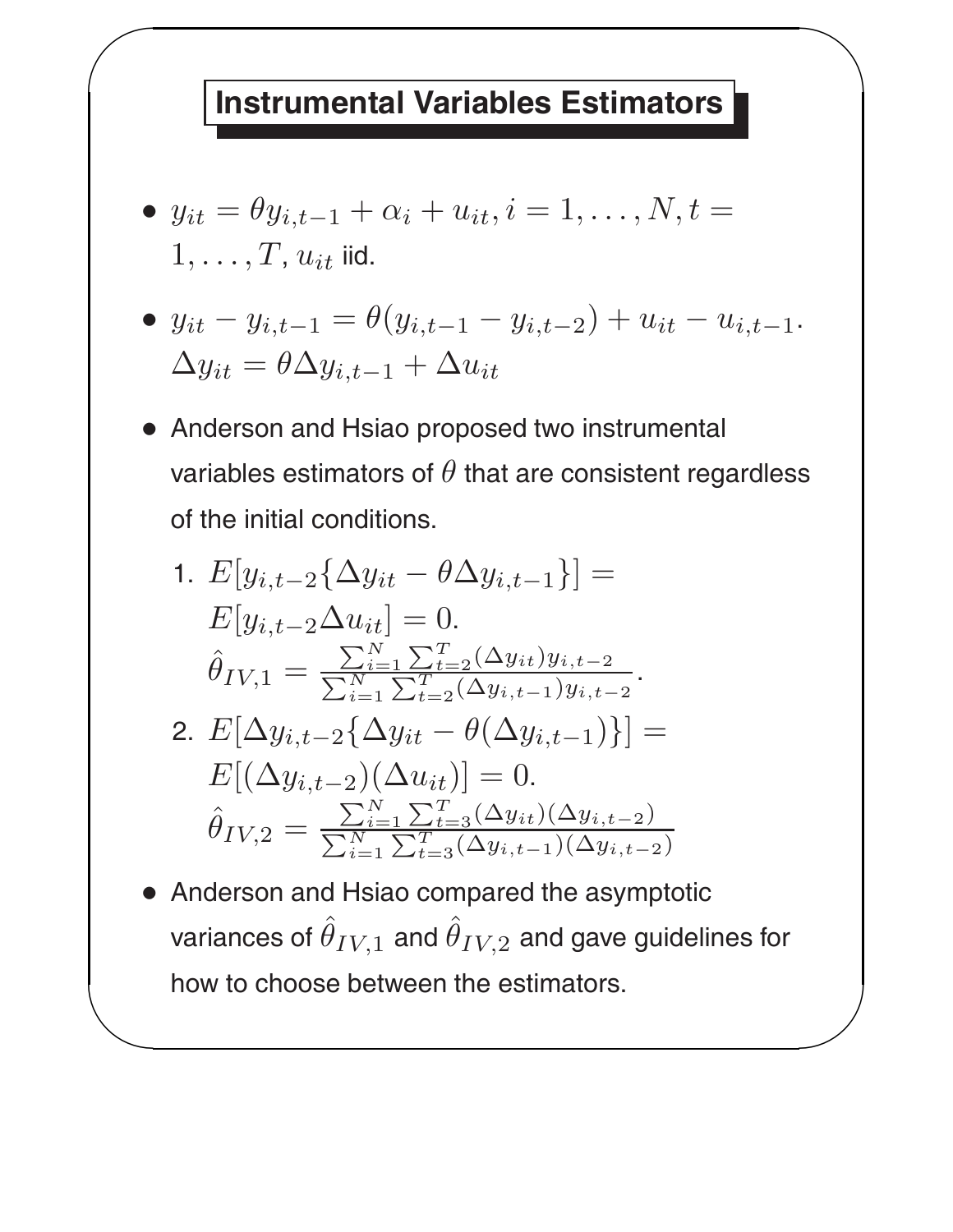## **Moment Conditions for Dynamic Panel Data Model**

• A semiparametric version of dynamic panel data model:

$$
- y_{it} = \theta y_{i,t-1} + \alpha_i + u_{it}, t = 1, ..., T \quad (1)
$$

$$
- E^*(u_{it}|y_{i0}, ..., y_{i,t-1}) = 0 \quad (2)
$$

• (1) is equivalent to system of equations  $y_{i1} = \theta y_{i0} + \alpha_i + u_{it}$  (3)  $\Delta y_{it} = \theta \Delta y_{i,t-1} + \Delta u_{it}$ 

 $\overline{\phantom{a}}$ 

✫

- (3) is not informative about  $\theta$  in absence of restrictions on joint distribution of  $(\alpha_i, y_{i0})$ .
- Set of distributions  $F$  for i.i.d. random vectors  $(y_{i0},\ldots,y_{iT})$  satisfying (1) and (2) for  $\theta=\theta_0$  is equivalent to the set of distributions  $F$  satisfying moment restrictions

$$
E[y_{i,t-s}(\Delta y_{it} - \theta_0 \Delta y_{i,t-1})] = 0,
$$
  

$$
s = 0, \ldots, t-2, t = 2, \ldots, T
$$
 (4)

• All the moment conditions in (4) cannot be used directly in the method of moments because it leads to an overdetermined system of estimating equations.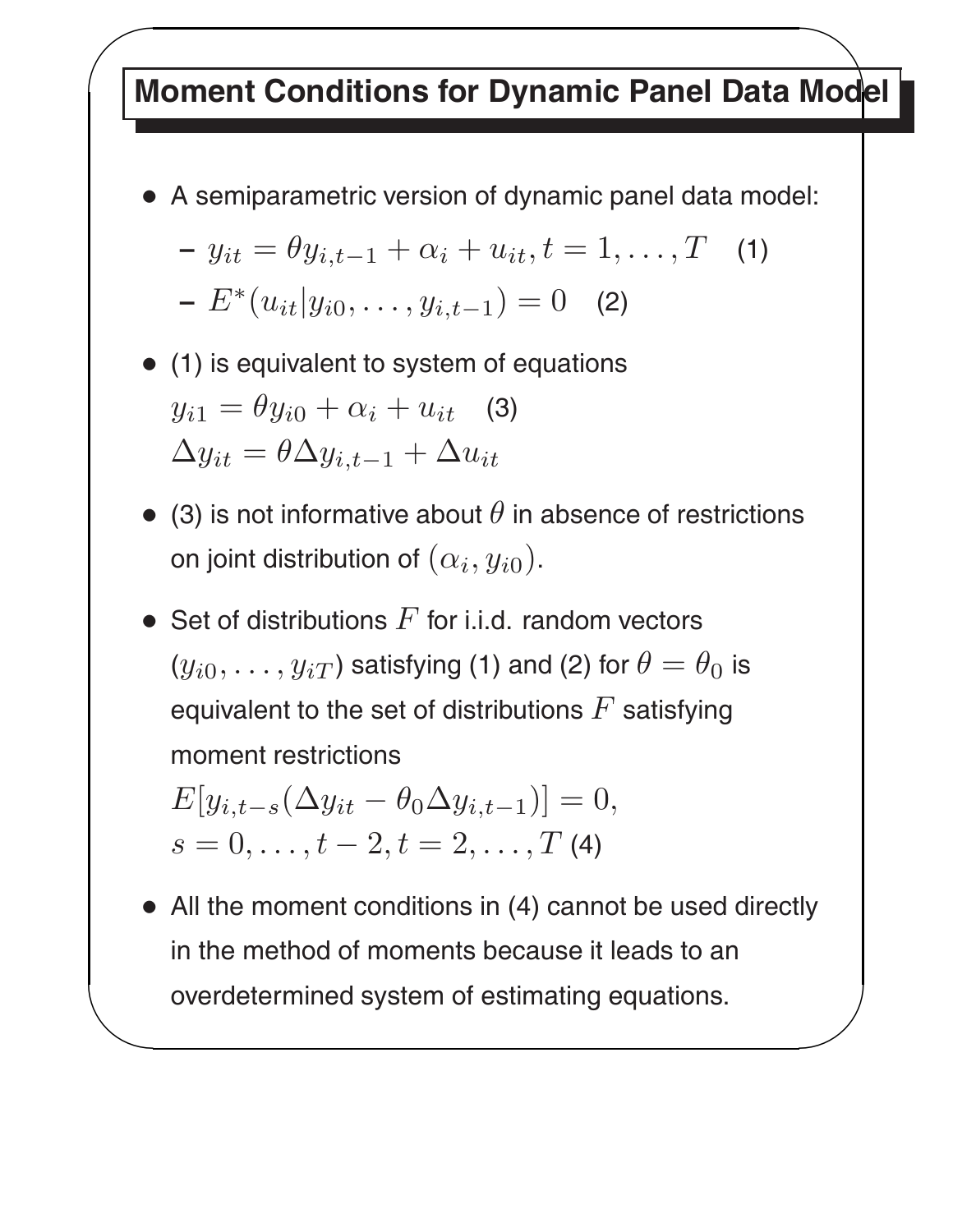#### **Generalized Method of Moments**

• Let  $z_i = (y_{i0}, \ldots, y_{iT}, x_{i0}, \ldots, x_{iT})'$ ,<br> $(z_i, z_i)$  $g(\mathbf{z}, \theta) = y_{i,t-s}(\Delta y_{it} - \theta \Delta y_{i,t-1})] = 0,$  $s = 0, \ldots, t - 2, t = 2, \ldots, T$ .

 $\overline{\phantom{a}}$ 

✫

- Note that  $E_F[g(\mathbf{z}, \theta)] = 0$  for the true  $F$ ,  $\theta$ .
- In analogy with the method of moments, we can obtain a consistent estimate of  $\theta$  from minimizing a weighted sum of the sample moments:

$$
\hat{\theta} = \text{arg min}_{\theta} g(\mathbf{z}, \theta)' W g(\mathbf{z}, \theta)
$$

Equivalent to solving the estimating equation

$$
\left(\frac{\partial g(\mathbf{z}, \theta)}{\partial \theta}\right)' W g(\mathbf{z}, \theta) = 0
$$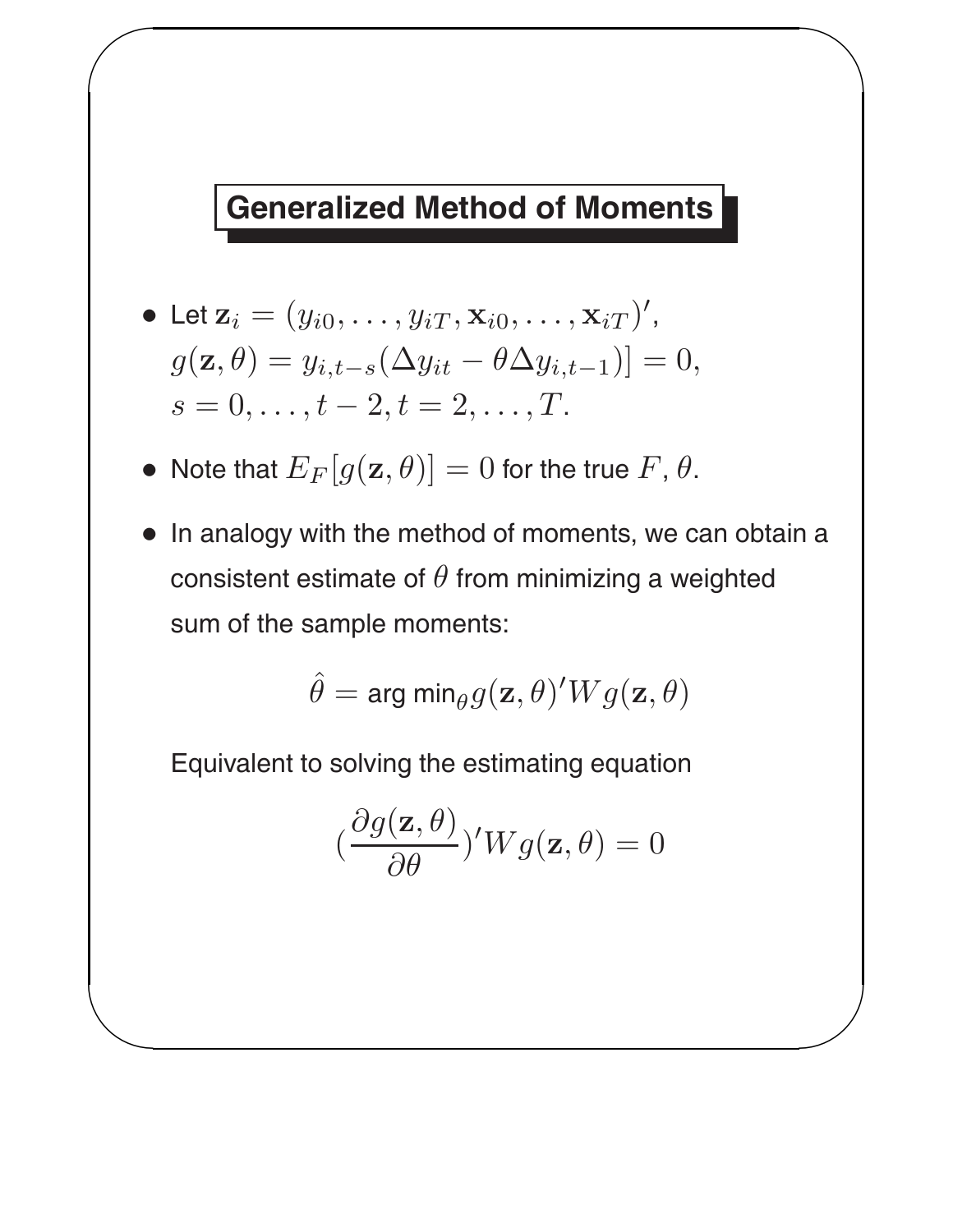#### **Properties of GMM**

First order asymptotic theory of GMM

 $\overline{\phantom{a}}$ 

- **–** Hansen (1982,*Econ.*): The asymptotically optimal weight matrix  $W$  is  $S = [E(gg')]^{-1}$ . The following two step procedure is asymptotically as efficient as using the weight matrix  $S$ : (i) Use a consistent estimate of  $\theta$  to estimate  $S$ ; (ii) Estimate  $\theta$  by using the weight matrix  $\hat{S}$ .
- **–** Chamberlain (1987,*J.Econ.*): The two-step GMM procedure is semiparametrically efficient.
- The first order asymptotic theory does not reflect the sampling fluctuations in estimating the weight matrix. This is particularly problematic when
	- **–** The number of estimating equations is large.
	- **–** Some of the estimating equations are "weak" in that they provide little information about  $\theta$ .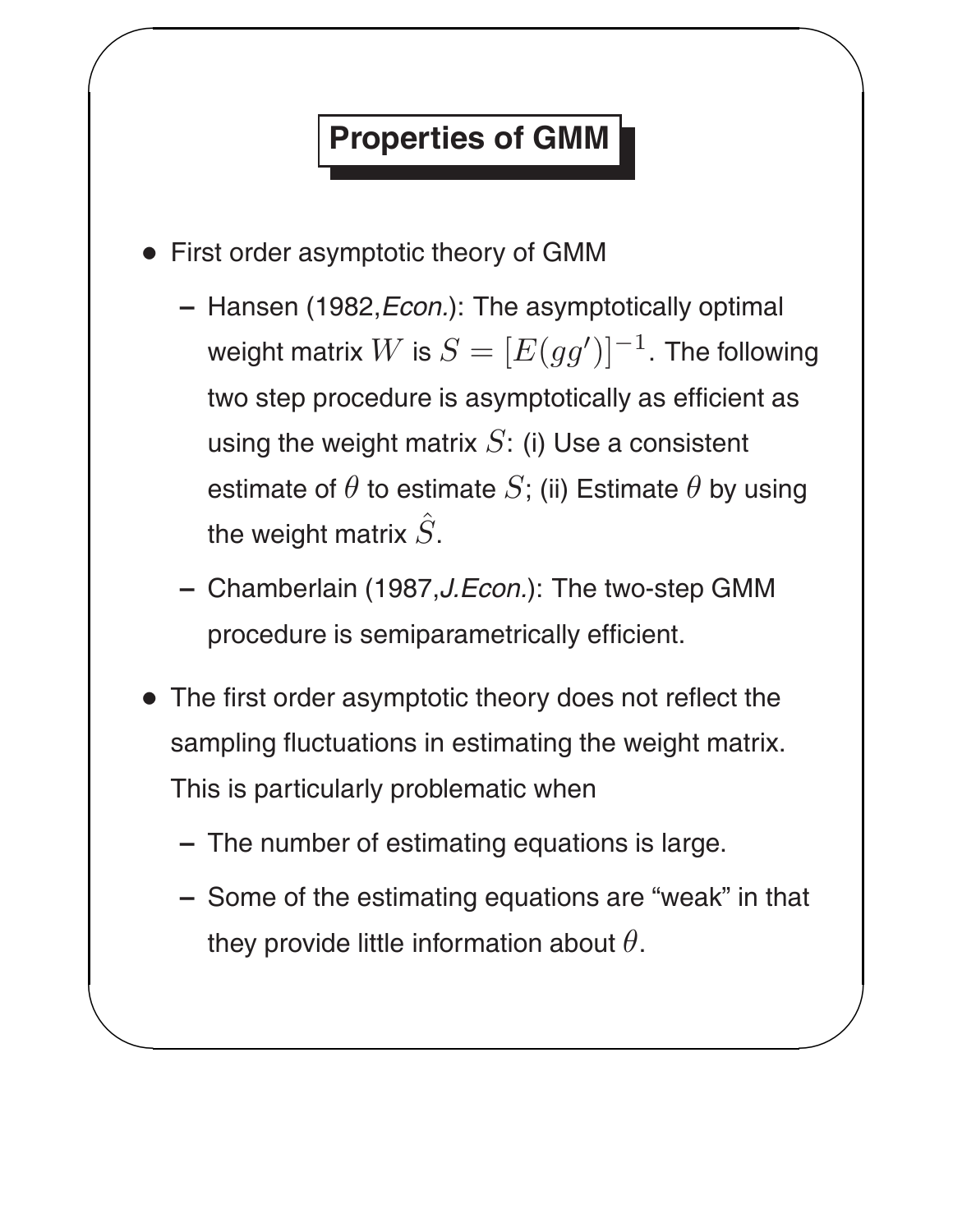#### **Estimation Using Additional Moment Conditions**

- We can construct a more efficient GMM estimator than that based on  $E[y_{i,t-s}(\Delta y_{it} - \theta_0 \Delta y_{i,t-1})] =$  $0, s = 0, \ldots, t - 2, t = 2, \ldots, T$  if we are willing to make additional assumptions.
- Example: The stationarity condition.  $E[\alpha_i y_{i1}] = E[\alpha_i y_{i0}] \Rightarrow$  $E[(\sum$ T  $\sum_{t=2}^{T} y_{it} - \theta y_{i,t-1} \Delta y_{i1} = 0$

 $\overline{\phantom{a}}$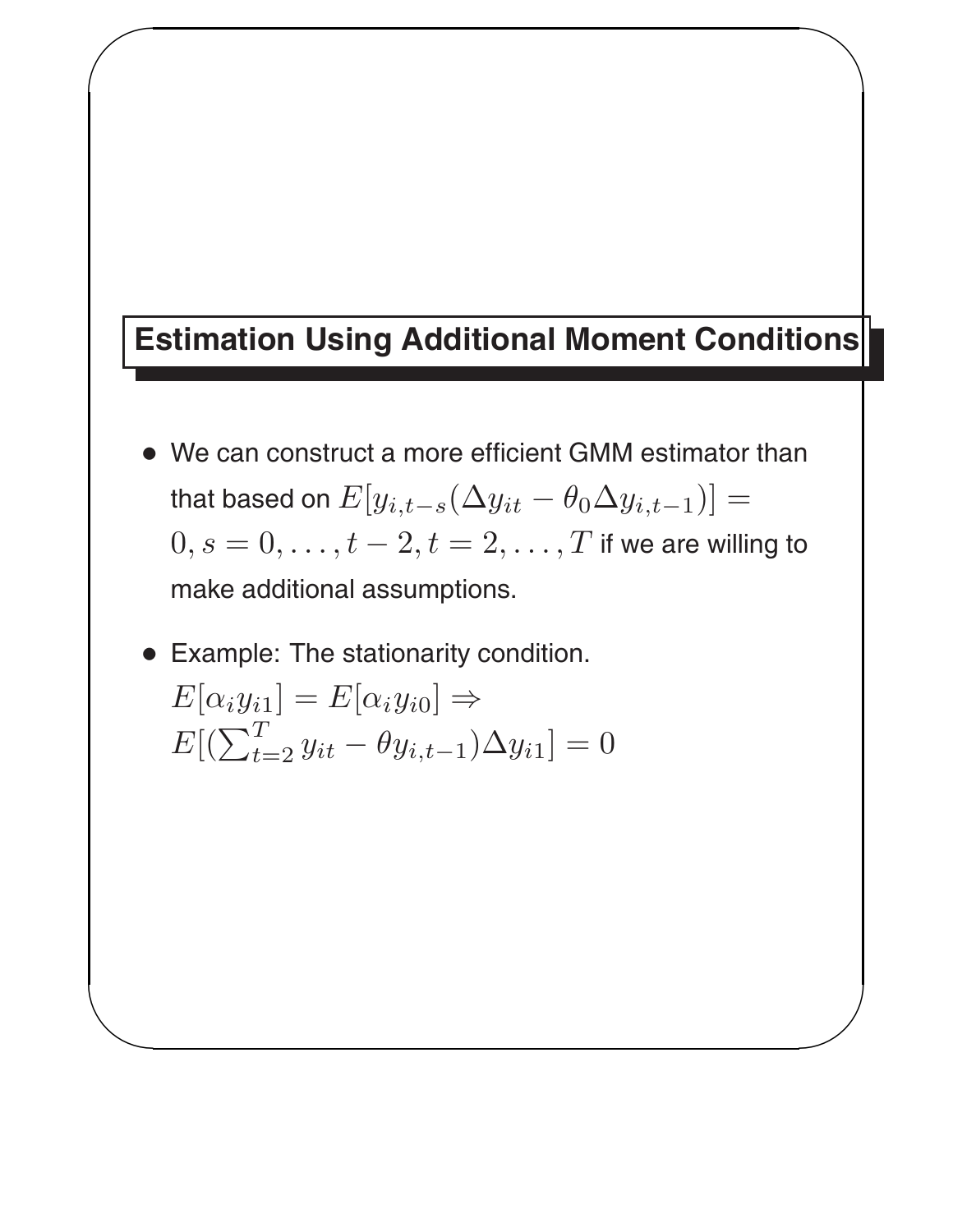#### **Gains and Losses from Additional Assumptions**

 $T=5$ ,  $n=250$ , normal disturbances, 100 iterations.

Setting I:  $\theta = .5$ , initial conditions stationary.

Setting II:  $\theta = .5$ ,  $y_{i,-2} = \alpha_i$ .

Setting III:  $\theta = .9$ , initial conditions stationary.

Setting IV:  $\theta = .9$ ,  $y_{i,-2} = \alpha_i$ .

Setting V:  $\theta = .5$ , initial conditions stationary, double exponential disturbances.

| <b>Estimator</b> |     |     | $\mathbf{III}$ | IV  |     |
|------------------|-----|-----|----------------|-----|-----|
| <b>BM</b>        | .09 | .10 | .39            | .04 | .49 |
| S                | .35 | .23 | .17            | .19 | .58 |
| BM+S             | .09 | .15 | .25            | .17 | .56 |

#### RMSE of different estimators

BM=basic model, S=stationarity, BM+S=basic model +

stationary

✫

 $\overline{\phantom{a}}$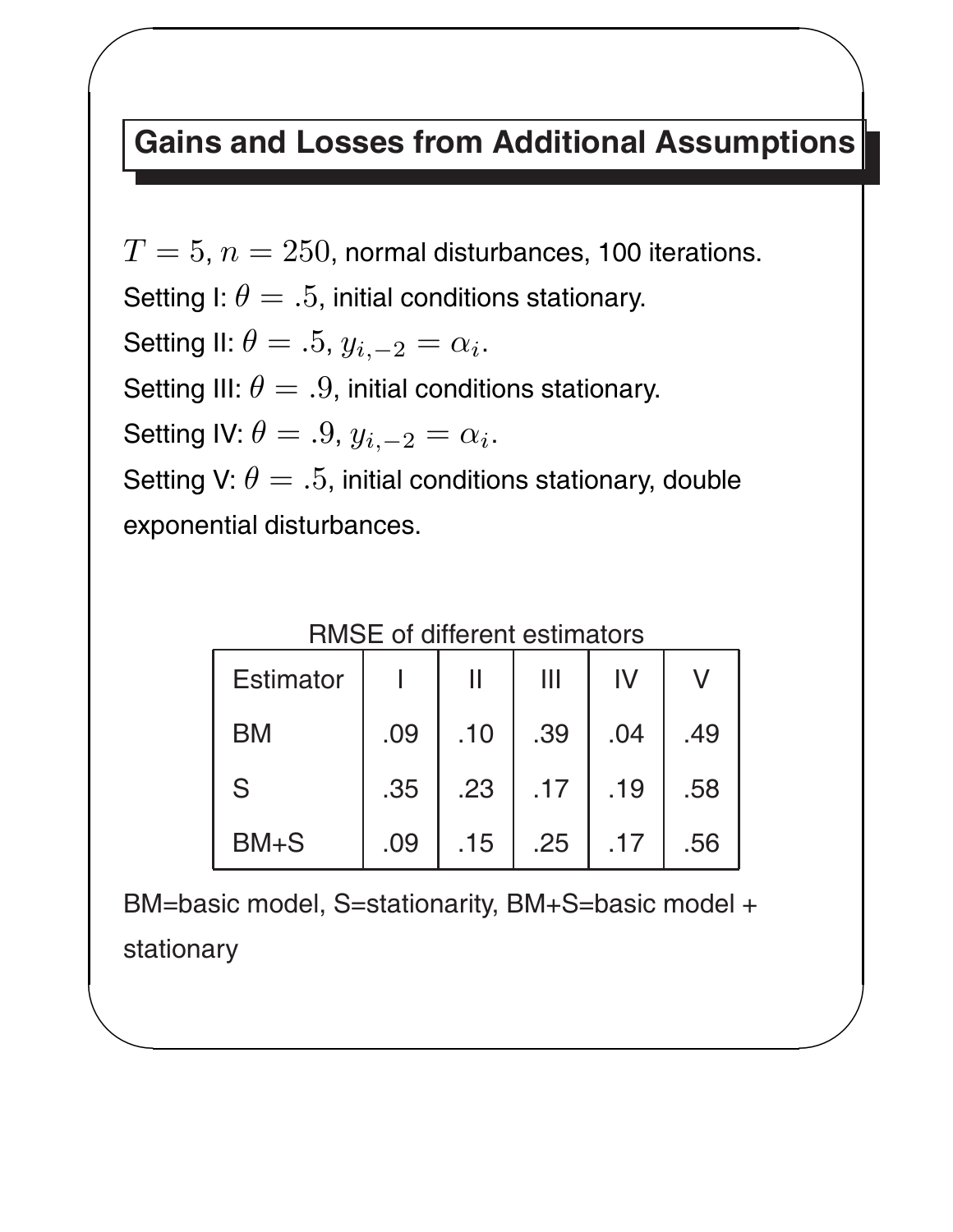# **Moment Condition Selection**

 $\overline{\phantom{a}}$ 

✫

## **Description of problem**

How to select which moment conditions to use? Two considerations:

- 1. Some moment conditions may be based on assumptions about which the researcher is unsure but the moment conditions would provide substantial information about  $\theta$ if the assumptions are approximately true.
- 2. Using some true moment conditions may degrade estimation if the moment conditions are only weakly informative about  $\theta$ .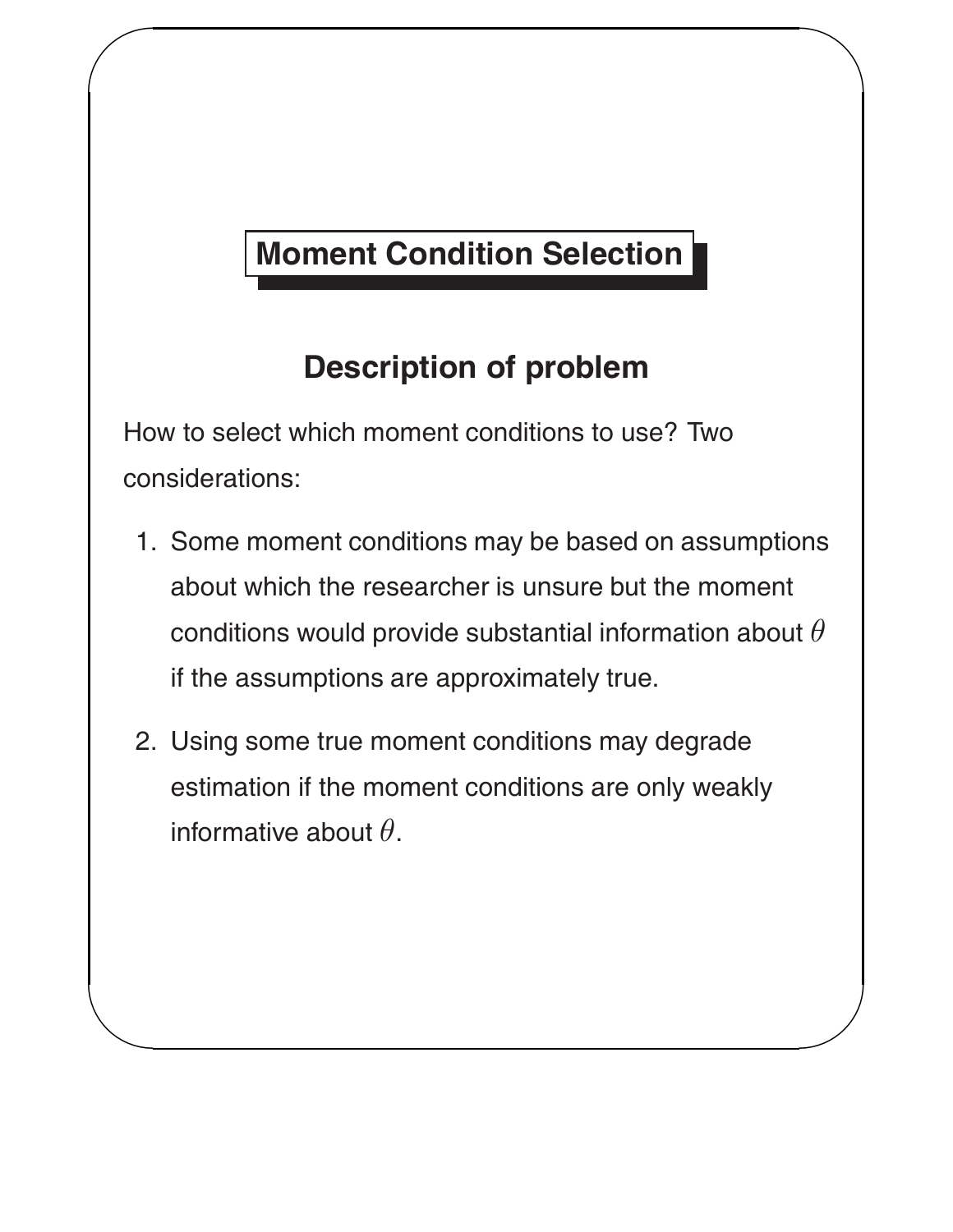#### **Review of Literature**

 $\overline{\phantom{a}}$ 

✫

- **Pretesting**: The estimator is chosen by stepwise hypothesis tests. Overidentification tests for selecting moment restrictions. Two problems with this approach:
	- 1. The selection of significance levels of the tests is subjective and their interpretation is unclear.
	- 2. The tests are based on an asymptotic theory which is unreliable for typical sample sizes being considered.
- Andrews and Lu (2001, *J.Econ.*): Variable selection and moment selection is based on penalizing the GMM objective function for the number of parameters and number of moments. For example, Andrews' "BIC" criterion for a model with  $b$  variables and  $c$  moment conditions is

$$
J_n(b, c) - (c - b) \ln n
$$
  

$$
J_n = g(\mathbf{z}, \hat{\theta})' \hat{S} g(\mathbf{z}, \hat{\theta})
$$

• Hong, Preston and Shum (2003) developed an approach based on empirical likelihood that is similar in spirit to Andrews and Lu's.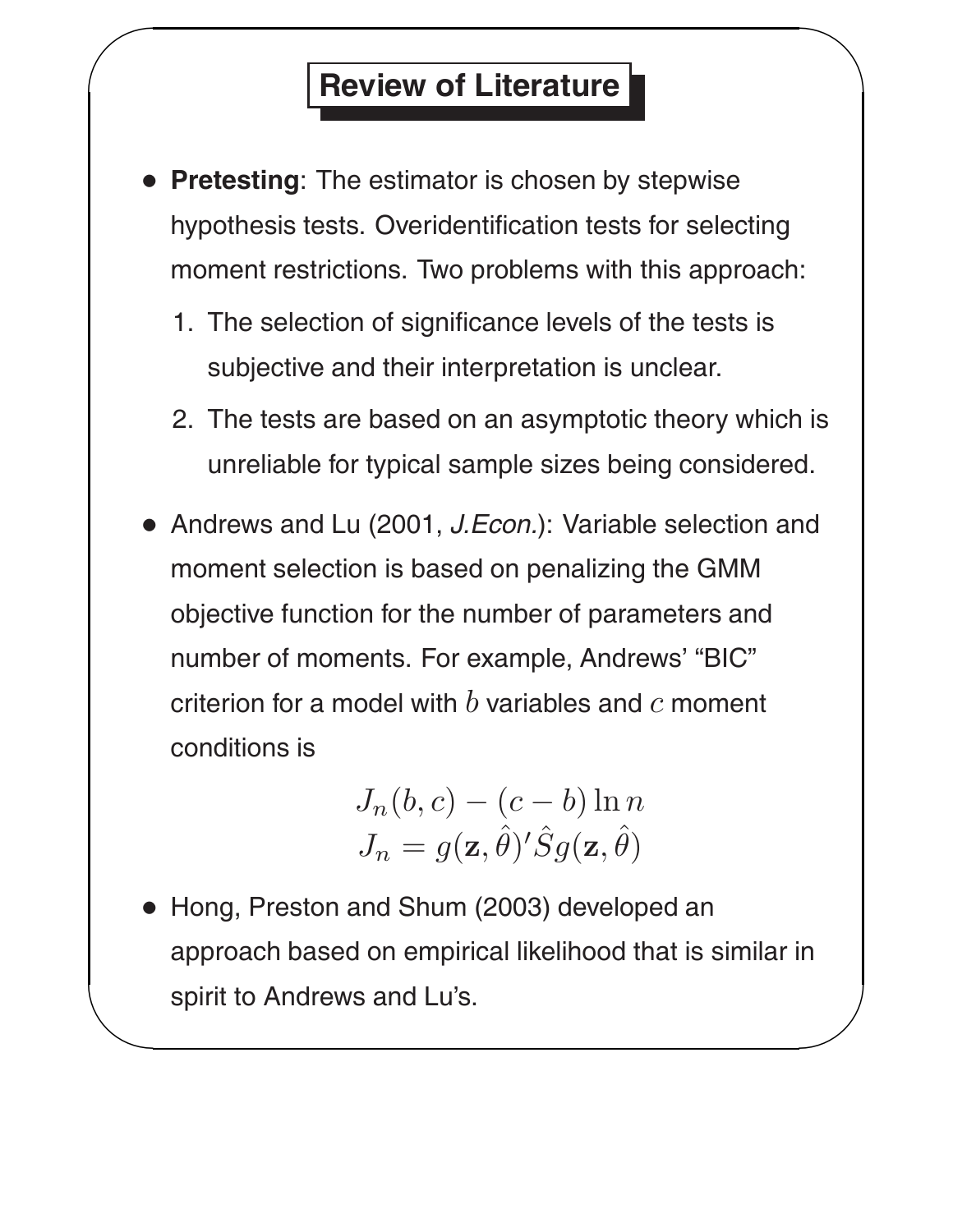## **Motivation for New Approach**

- Problem with Andrews and Lu' approach: Seeks to choose all possible correct moment restrictions. Does not work well in problems where a subset of the moment restrictions have weak information and it is better not to use them.
- Our two stage approach:

 $\overline{\phantom{a}}$ 

- 1. Eliminate all inconsistent estimators using empirical likelihood test statistic.
- 2. Choose estimator with best variance for parameter(s) of interest using the bootstrap.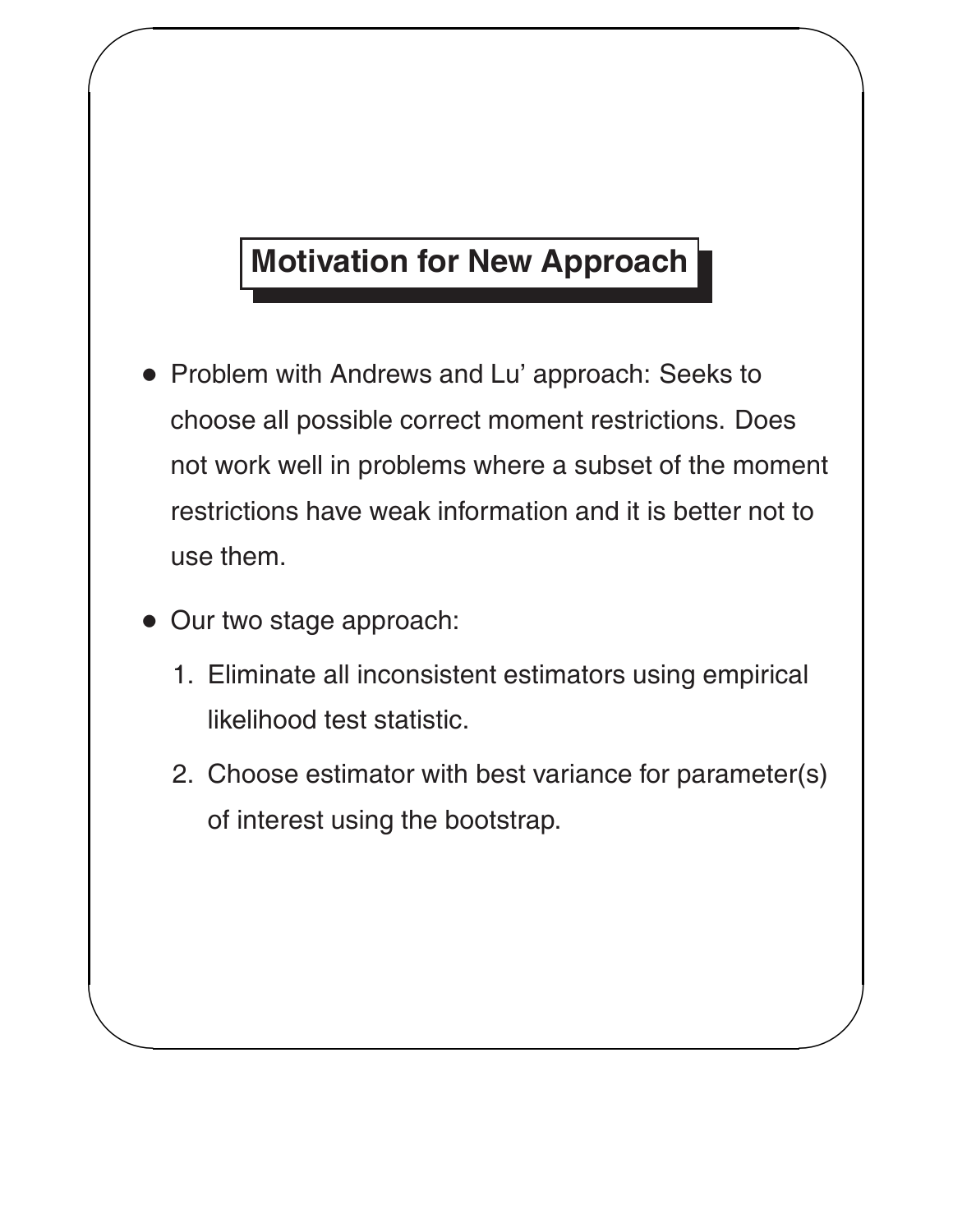#### **Empirical Likelihood**

• Let **<sup>z</sup>**<sup>i</sup> = (y<sup>i</sup>0,...,yiT , **<sup>x</sup>**<sup>i</sup>0,..., **<sup>x</sup>**iT ) ,  $g(\mathbf{z}, \theta) = y_{i,t-s}(\Delta y_{it} - \theta \Delta y_{i,t-1})] = 0,$  $s = 0, \ldots, t - 2, t = 2, \ldots, T$ .

 $\overline{\phantom{a}}$ 

- Note that  $E_F[g(\mathbf{z}, \theta)] = 0$  for the true  $F$ ,  $\theta$ .
- The empirical likelihood  $L_E(\theta)$  of  $\theta$  is the following:

$$
\sup\{\prod_{i=1}^{n} p_i | p_i \ge 0, \sum_{i=1}^{n} p_i = 1, \sum_{i=1}^{n} p_i g(\mathbf{z}_i, \theta) = \mathbf{0}\}\
$$

- Empirical likelihood and two step GMM are asymptotically equivalent to the first order.
- Empirical likelihood tests of moment restrictions are asymptotically optimal in the large deviations sense of Bahadur and Hoeffding (Kitamura, *Econ.*, 2000).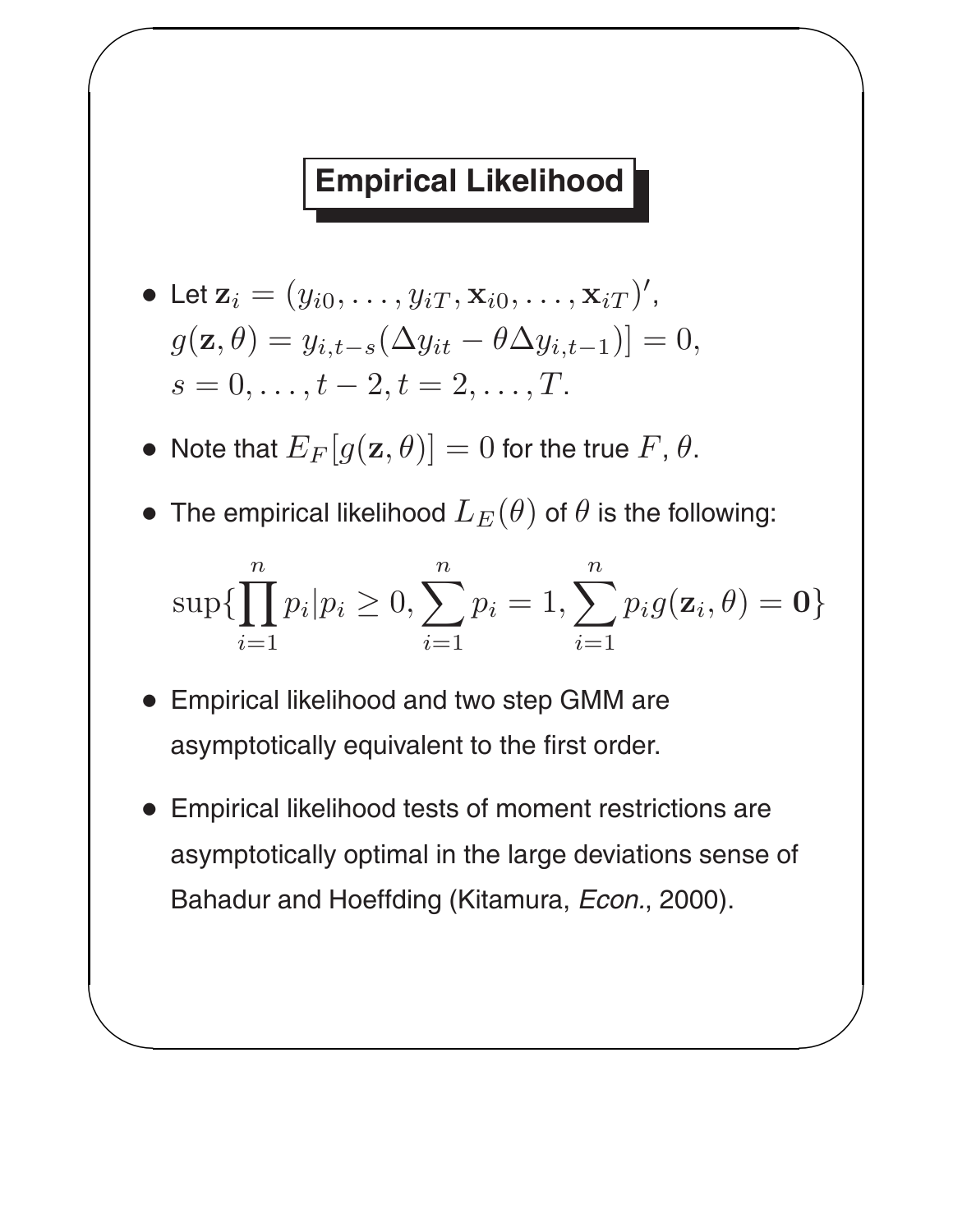## **Setup for Two Stage Approach**

 $\overline{\phantom{a}}$ 

✫

- We observe i.i.d.  $d$  dimensional random vectors  $z_i$  from  $F_0 \in \mathbf{M}$  where  $\mathbf{M}$  is the space of probability measures on  $(R^d, B^d)$ .
- We are interested in a  $p$ -dimensional parameter  $\theta \in \Theta$ .

• Basic model: We know that  $F_0$  belongs to a family of probability measures  $P$ ,  $\mathcal{P}(\theta) = \{F \in \mathbf{M} : E_F[q_{\mathcal{P}}(\mathbf{z}, \theta)] = 0\},\$ e.g.,  $P = \bigcup_{\theta \in \Theta} \mathcal{P}(\theta)$ 

- $\bullet\,$  Let  $\mathcal{Q}_m=\bigcup_{\theta\in\Theta_m}\mathcal{Q}_m(\theta)$  be subsets of  $\mathcal P,$  where the members of  $\mathcal{Q}_m$  have an  $r_m$  dimensional vector of moment restrictions  $E[g_m(\mathbf{z},\theta)] = 0.$
- $q(\mathbf{z}, \theta) = y_{i,t-s}(\Delta y_{it} \theta \Delta y_{i,t-1})$ ] = 0,  $s = 0, \ldots, t - 2, t = 2, \ldots, T$ .  $Q_1 = P$ ,  $Q_2$ :  $E[\{g(\mathbf{z}, \theta), E[(\sum$  $\overline{T}$  $\sum_{t=2}^{T} y_{it} - \theta y_{i,t-1} \Delta y_{i1}$ ]}].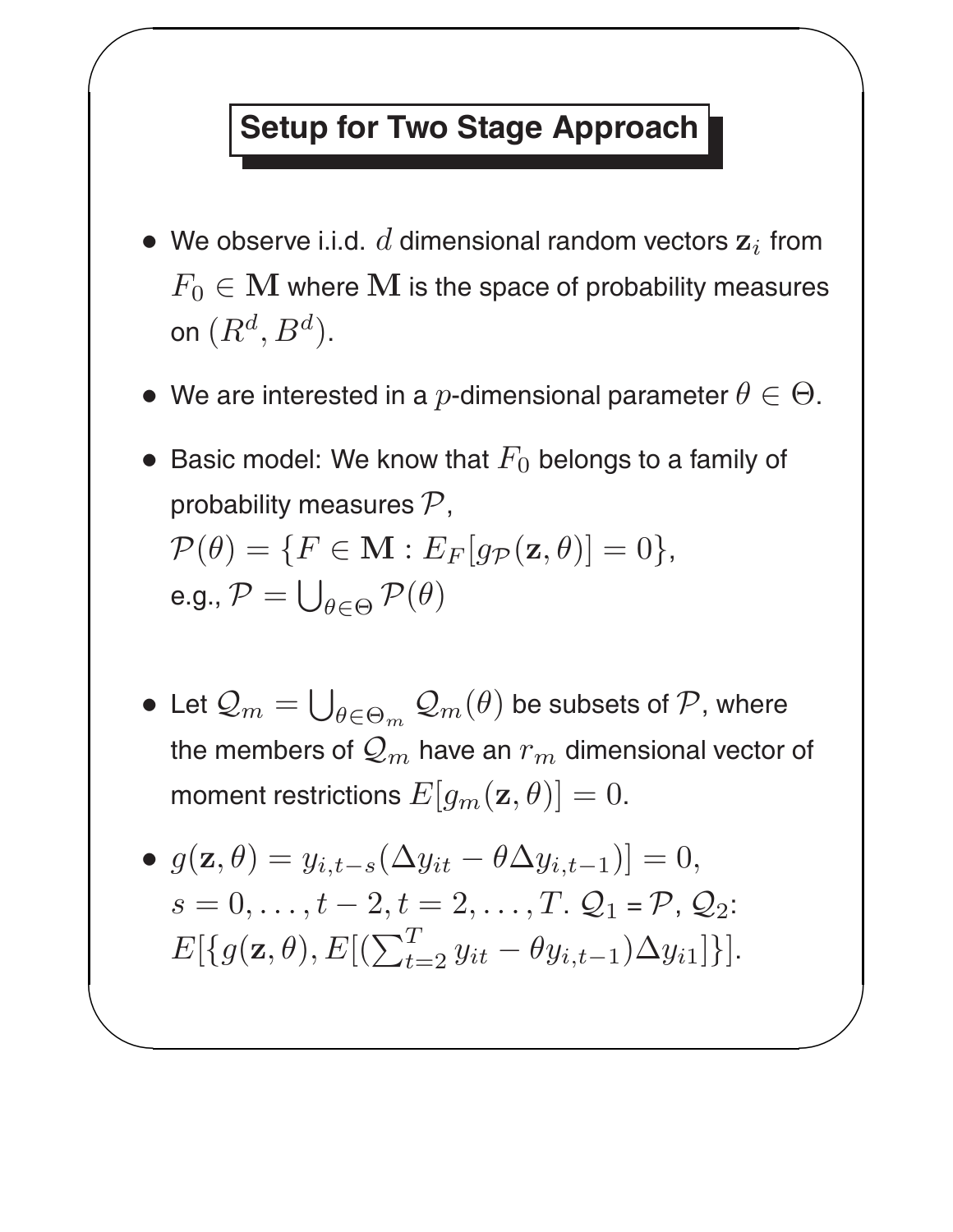## **First Stage: Eliminate Wrong Models**

- Let  $\hat{\theta}_m$  be the maximum empirical likelihood estimator associated with  $\mathcal{Q}_m$ .
- Compute the empirical log-likelihood ratio  $l_m = 2\{n \log n - \log L_{\mathcal{Q}_m}(\hat{\theta}_m)\}$  where  $L_{\mathcal{Q}_m}(\theta)$  is the empirical likelihood of  $\theta$  under  $\mathcal{Q}_m$ .
- Eliminate  $\mathcal{Q}_m$  from consideration if

 $\overline{\phantom{a}}$ 

✫

$$
l_m > \max\{(r_m - p + q_m)n\epsilon_n, \chi^2_{r_m - p + q_m; 1 - \alpha}\}\
$$

where  $n\epsilon_n \to \infty$  and  $\epsilon_n \to 0$ .

- This ensures that wrong models will consistently eliminated and correct models will consistently not be eliminated.
- Rationale is related to both asymptotic  $\chi^2$ -distribution and the theory of moderate deviations for empirical likelihood ratio statistics.
- A typical choice of  $\epsilon_n$  is  $\frac{\log n}{2n}$  $\frac{\log n}{2n}$  in analogy with BIC.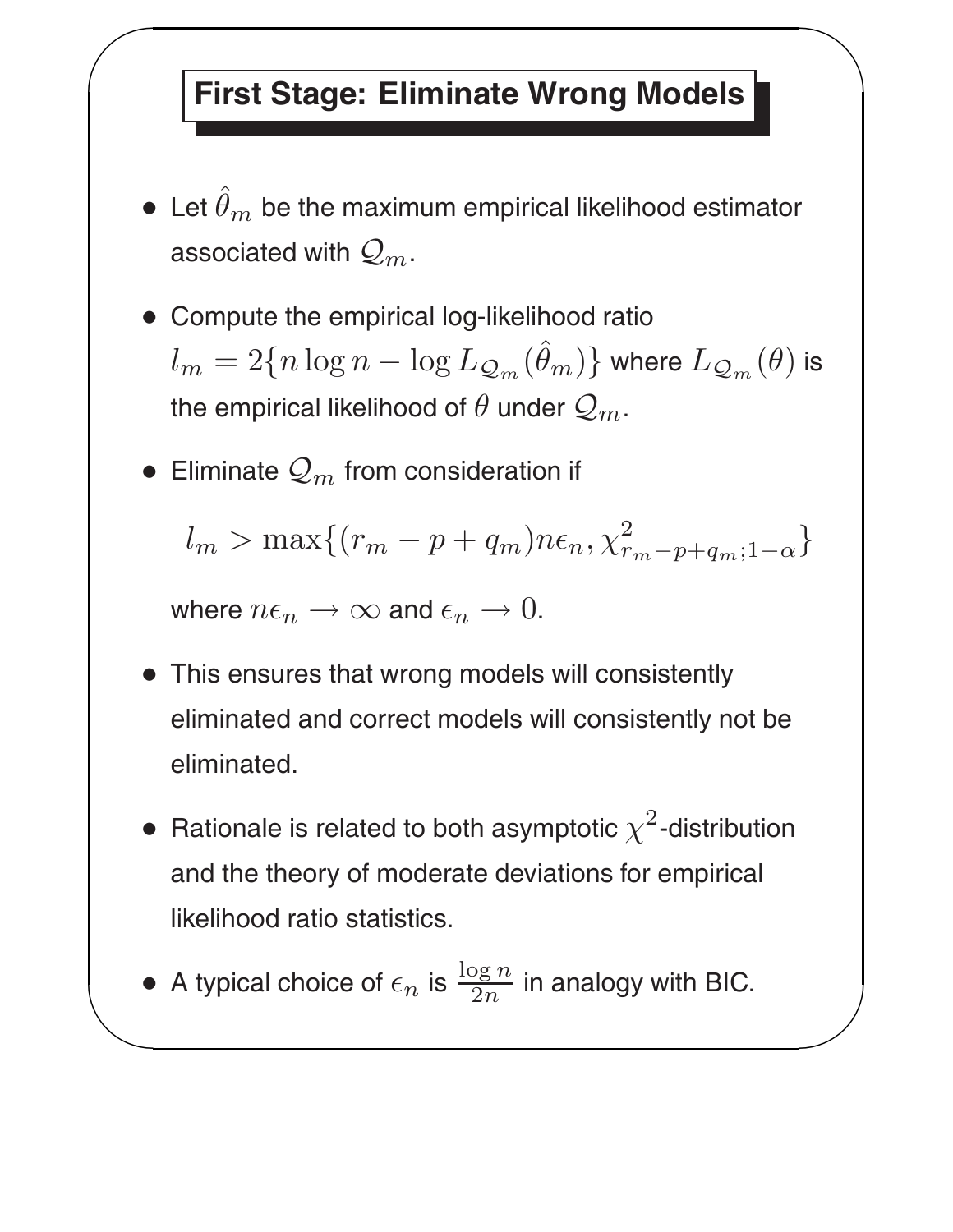## **Second Stage**

- Among the models which have not been eliminated from consideration in Step 1, choose the associated estimator  $\hat{\theta}_m$  which minimizes an estimate of a measure of the size of  $Cov(\hat{\theta})$ .
- Measuring the "size" of  $Cov(\hat{\theta}_m)$ :

 $\overline{\phantom{a}}$ 

- **–** The size of  $Cov(\hat{\theta}_i)$  is measured in a way that is suited to the goals of the estimation problem. For example, if we are interested in one particular component of  $\theta$ , then we use the variance of the estimator of that component.
- **–** In the presence of moment conditions which only weakly identify the parameters of interest, the bootstrap provides far better estimates of  $Cov(\hat{\theta}_m)$ than the asymptotic variance.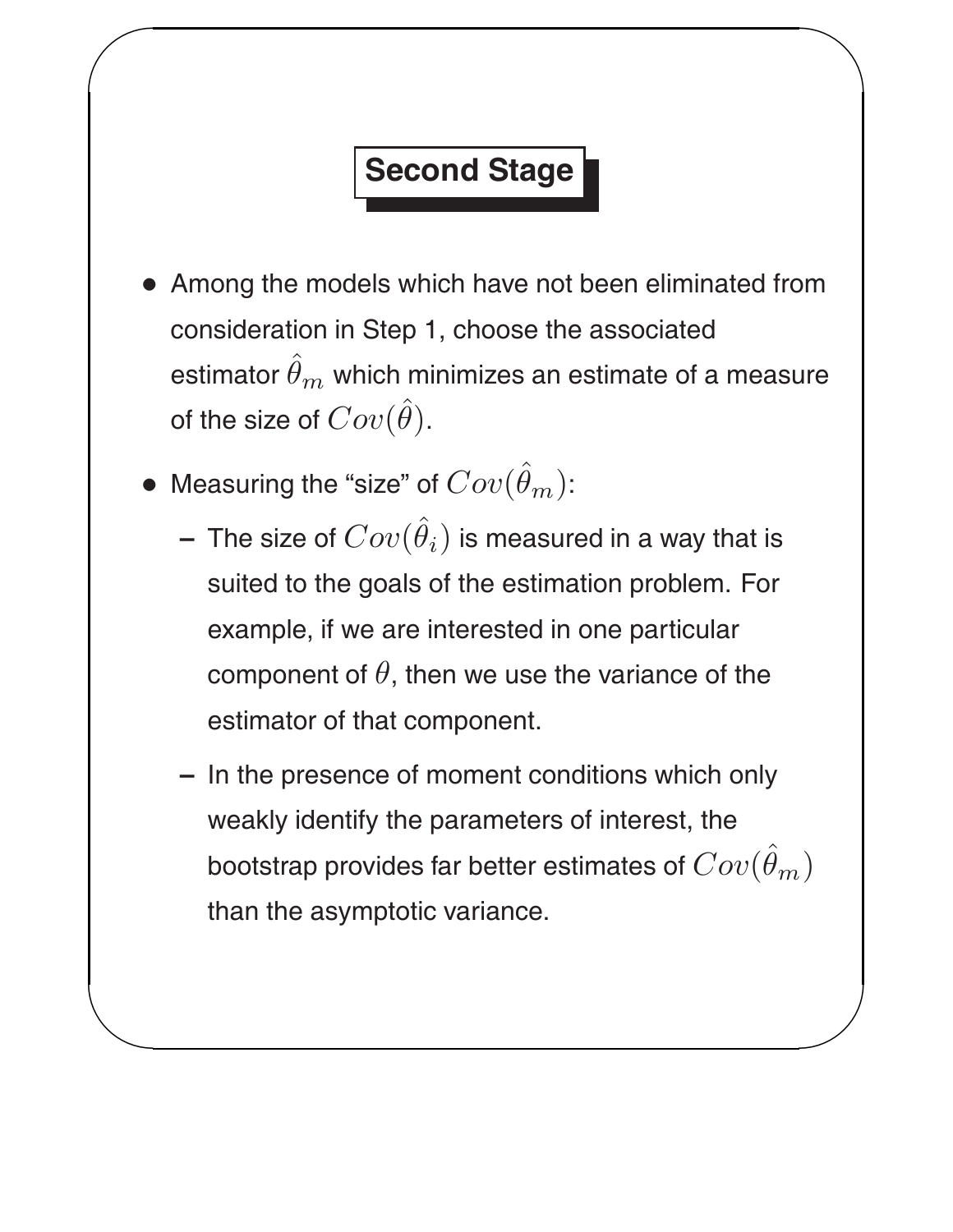## **Estimates of Variance**

$$
y_{it} = \theta y_{i,t-1} + \alpha_i + u_{it}
$$

 $\overline{\phantom{a}}$ 

✫

Each time series is stationary, unit normal disturbances,  $\theta = .9.$ 

|           | Actual | <b>Bootstrap</b> | Asymptotic |
|-----------|--------|------------------|------------|
| <b>BM</b> | 0.17   | 0.14             | 0.02       |
| $BM + S$  | 0.08   | 0.09             | 0.01       |
| S         | 0.02   | 0.02             | 0.01       |

BM=base model, S=stationarity moment restriction,

BM+S=base model plus stationarity moment restriction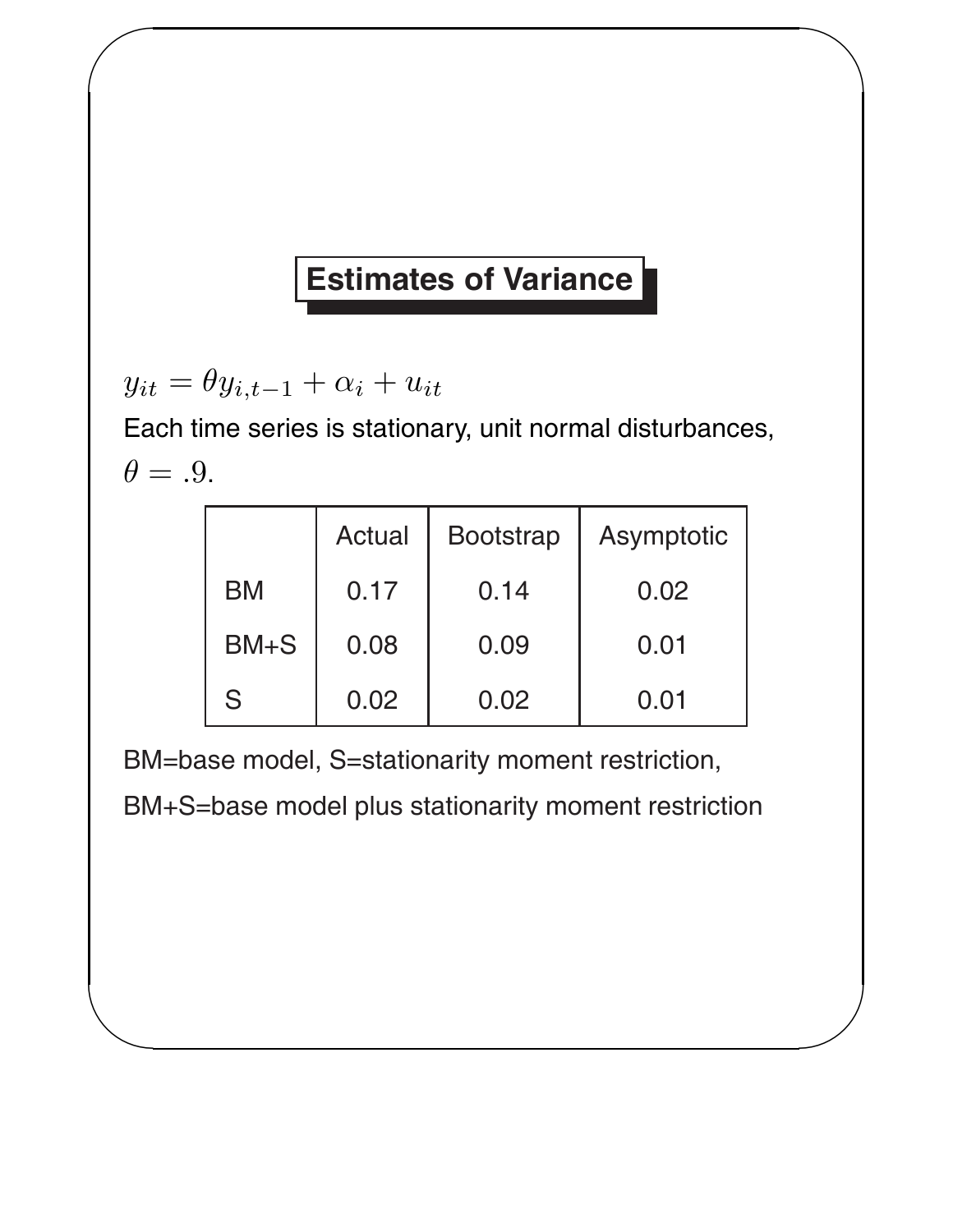#### **Simulation Study**

 $y_{it} = \theta y_{i,t-1} + \alpha_i + u_{it}$  $(\alpha_i, u_{it}) \stackrel{iid}{\sim} N(0, I)$ 

 $\overline{\phantom{a}}$ 

- Three models: basic model, basic model plus stationarity moment restriction and stationarity moment restriction alone.
- Three designs:

- (I) The individual time series are stationary and  $\theta = .9$ so that each individual time series is highly persistent.
- (II) The individual time series are stationary and  $\theta = .5$ .
- (III) The individual time series are nonstationary and  $\theta = .9$ . Each individual time series began two periods before the initial observation,  $y_{i,-2} = \alpha_i$ .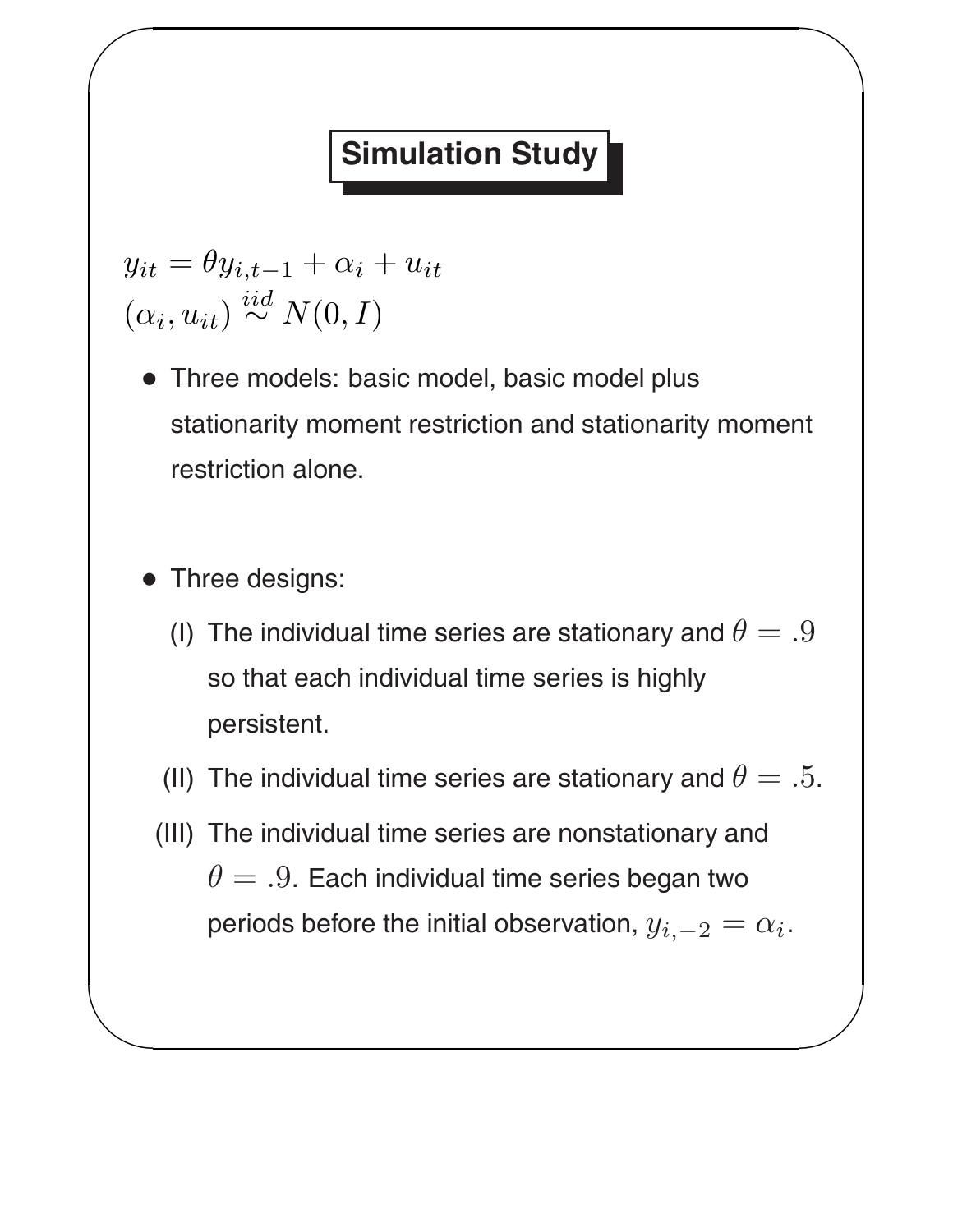## **Results of Simulation Study**

 $\overline{\phantom{a}}$ 

✫

Table 1: Design I: Stationary, highly persistent time series

|           | <b>RMSE</b> |           |           |  |
|-----------|-------------|-----------|-----------|--|
|           | $N = 100$   | $N = 250$ | $N = 500$ |  |
| A& L BIC  | 0.530       | 0.501     | 0.369     |  |
| Two stage | 0.389       | 0.273     | 0.209     |  |

Table 2: Design II: Stationary, moderately persistent time series

|           | <b>RMSE</b> |           |         |  |
|-----------|-------------|-----------|---------|--|
|           | $N = 100$   | $N = 250$ | $N=500$ |  |
| A& L BIC  | 0.158       | 0.096     | 0.062   |  |
| Two stage | 0.176       | 0.107     | 0.065   |  |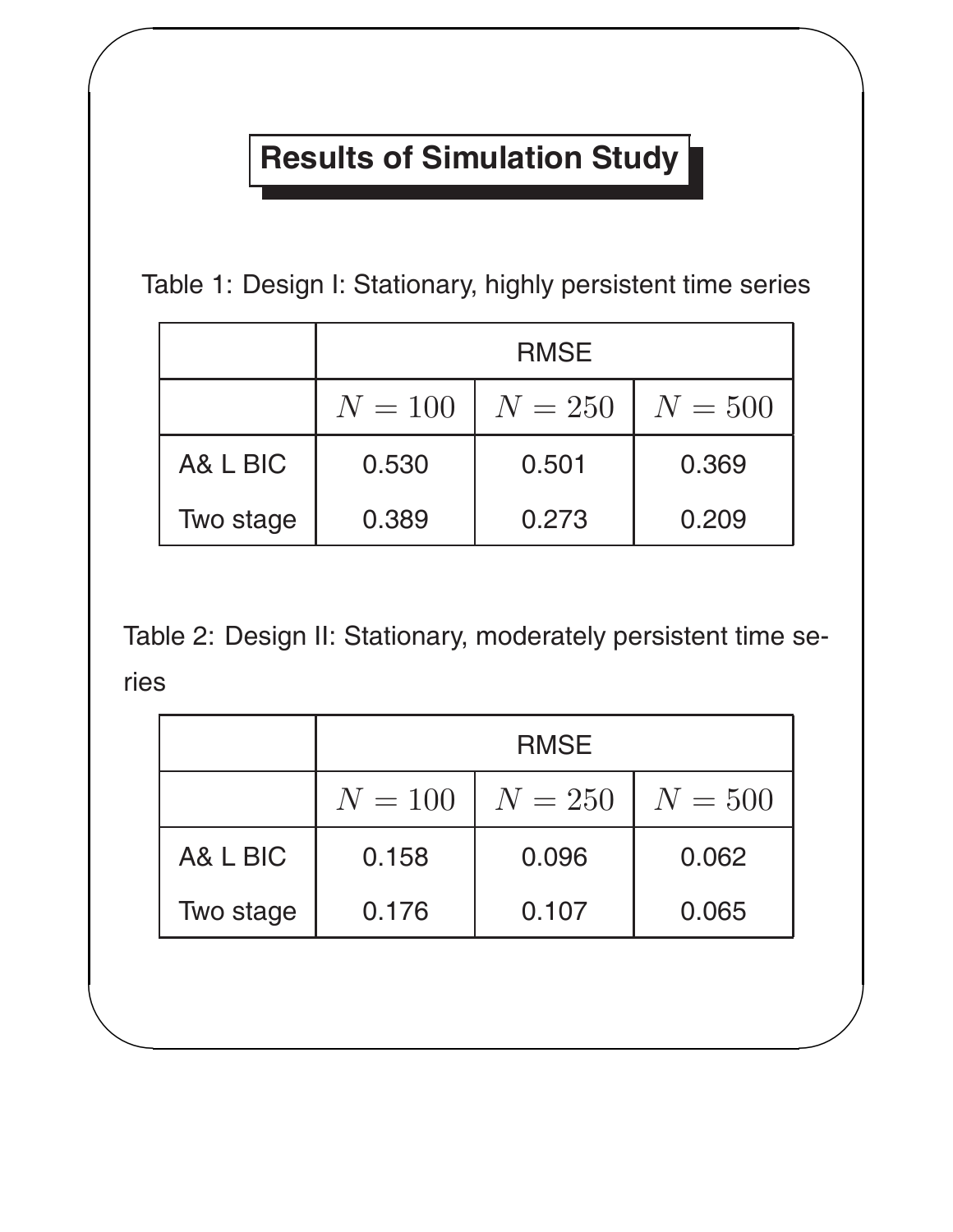|           | <b>RMSE</b> |           |         |  |
|-----------|-------------|-----------|---------|--|
|           | $N=100$     | $N = 250$ | $N=500$ |  |
| A& L BIC  | 0.257       | 0.059     | 0.029   |  |
| Two stage | 0.254       | 0.078     | 0.034   |  |

## Table 3: Design III: Nonstationary, persistent time series

 $\overline{\phantom{a}}$